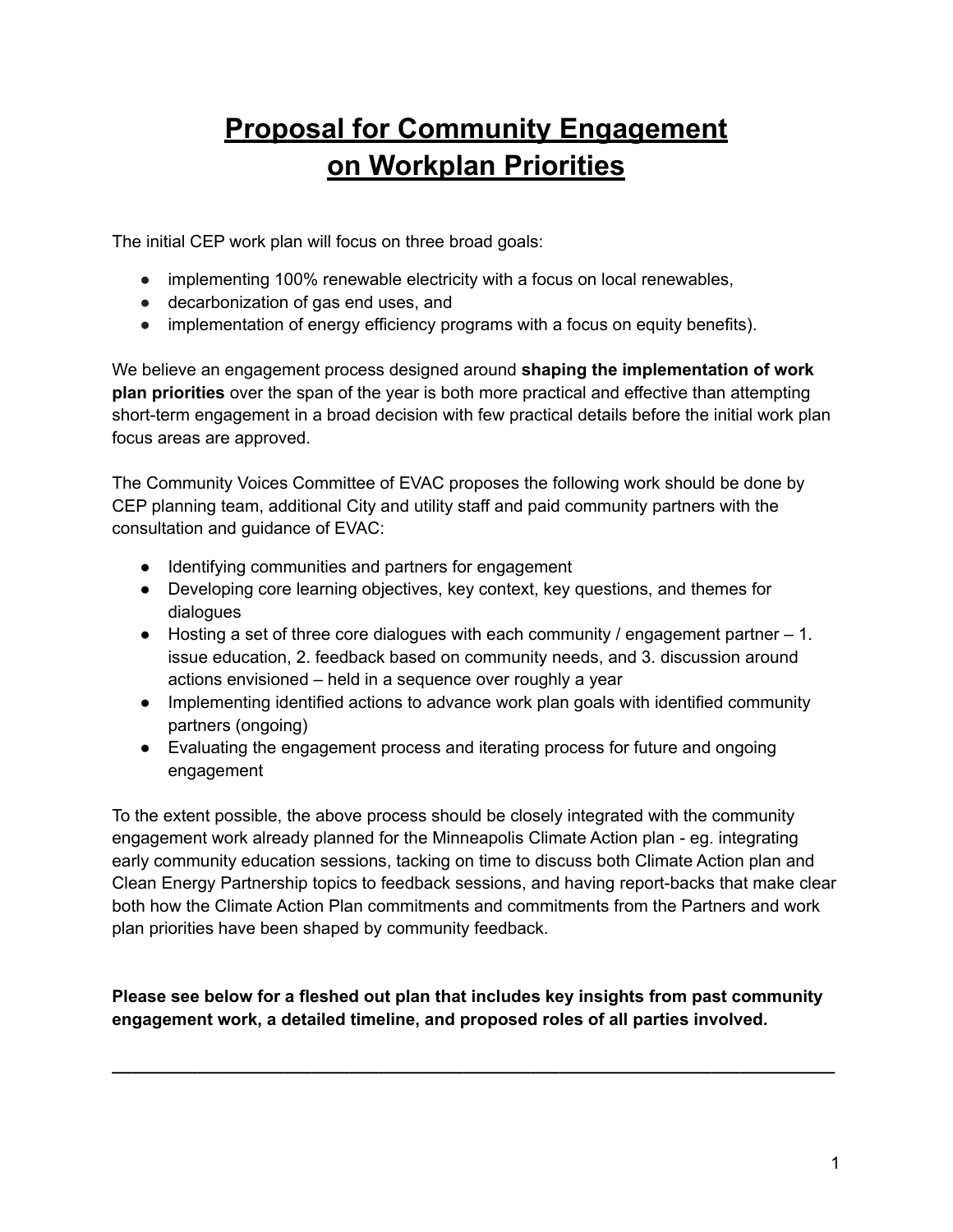The initial work plan will focus on three broad goals (implementing 100% renewable electricity with a focus on local renewables, decarbonization of gas end uses, and implementation of energy efficiency programs with a focus on equity benefits), and details will be fleshed out this year through implementation of the Eco Act and Natural Gas Innovation Act. This proposal outlines how the Community Voices Committee of EVAC suggests the Partners work together to meaningfully involve Minneapolis communities in this work - a key ingredient for achieving the ambitious goals at the heart of the Partnership.

## **Key Insights from Past Work:**

Past engagement efforts, including the Minneapolis 100% Clean Energy Blueprint engagement sessions, Twin Cities Energy Efficiency Cohort, and two rounds of community engagement pilots have yielded many key insights about how we need to approach engagement. These include:

- Many existing programs and approaches are designed in ways that are confusing, overly technical, and culturally or linguistically exclusive. A design approach that centers the experiences of diverse communities of energy users is essential for getting programs that work.
- Existing community-based organizations and community leaders are often the most trusted channels for gathering feedback from communities and inviting action from them. Leaders and the communities they serve should be supported and compensated for their engagement. We don't expect engineering, program design, or facilitation consultants to work for free; we should not expect communities to do so either. Communities need dialogue and education using user-friendly terms and language in order to understand the context and give meaningful and grounded feedback.
- Interactions with communities need to be sustained and ongoing one-off and transactional interactions lead to eroded trust and lack of commitment to follow through.
- Feedback needs to be not only sought, it needs to be acted upon, and the communities contributing their time and expertise need to see the outcome and impact of their feedback in terms of meaningful change in energy programs and solutions.

## **Approach and Key Activities:**

At its core, our proposed approach is rooted around a set of three core dialogues - issue education, feedback based on community needs, and discussion around implementation - held in a sequence over roughly a year. This set of dialogues will be hosted in a series of communities in partnership with community-based organizations.. While each community will need to be involved in setting its own schedule and format for dialogues, each of the three dialogues should be grouped by stage so that evaluation, analysis of feedback, and development of action plans can occur between them. Key activities include:

**● Identification of focus group communities through (March-April 2022?):**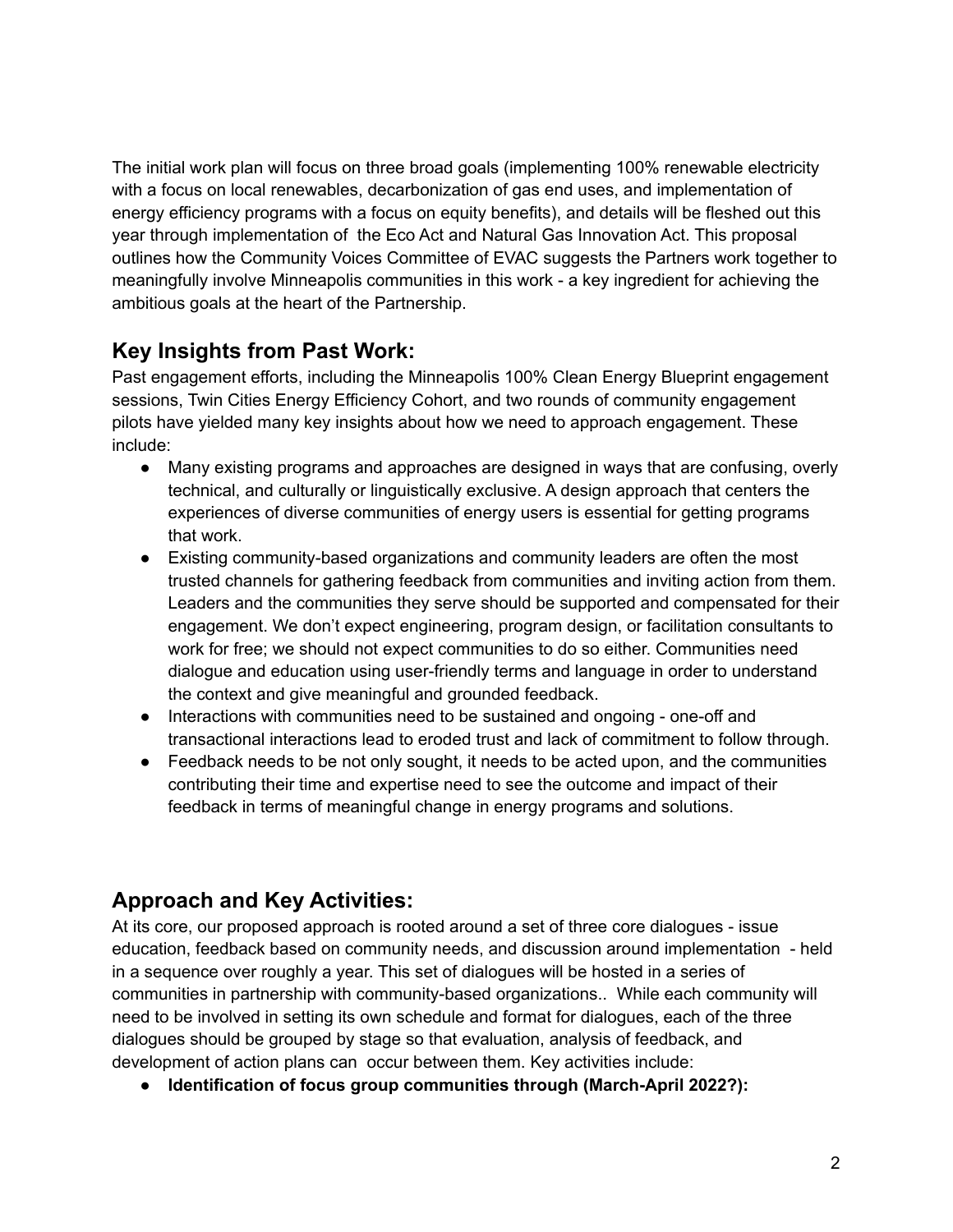- a. City of Minneapolis engagement with NCR (Neighborhood and Community Relations) to identify 5-10 clusters of neighborhoods where one neighborhood can take the lead to host a series of geographically-focused conversations for residents of their neighborhoods.
- b. Partnering with cultural or constituent-based organizations, such as those who previously participated in the 100% Clean Energy Blueprint engagement process or the Twin Cities Energy Efficiency Cohort, to host a series of conversations with residents from similar cultural or constituency groups.
- c. Forming contract/ funded relationships with community partners with clear and mutual sets of expectations and priorities.
- **● Developing core learning objectives, key context, key questions, and themes for dialogues including (March-May 2022?):**
	- a. The context about work plan priorities and their relevance to community health, economic development, affordability, resilience, workforce, and environmental needs that is important for communities to understand.
	- b. Exercises, conversation prompts, and framing and communication approaches for expressing context in a user-friendly and non-technical way.
	- c. Identify and structure facilitation and leadership teams that can ensure all dialogues have participation from multiple angles that can help translate across technical and community approaches to ensure deeper trust and quicker mutual understanding in dialogue).
	- d. Sets of key questions related to each of the three learning priorities that would feel most relevant to community participants, including particularly focusing on what needs or design features are most important to communities about how the priority is rolled out, how those programs/activities should be executed to best meet community needs, and how communities should be involved in implementation.
	- e. A process and timeline for when the results of different sets of sessions will be reviewed and analyzed to generate insights and inform implementation plans.
- **● Dialogue 1: Initial community education sessions with each partner community with a focus on building relationships and community capacity to engage, including (May-July 2022?):**
	- a. Storytelling and sharing of lived experience among participants
	- b. Interactive and dialogue-based sharing of context about the work plan priorities and how it relates to community needs
	- c. Listening to and supporting community needs for information, context, or ongoing support (in feedback process and in work plan implementation)
	- d. Framing the types of feedback and questions that will be explored in session 2
- **● Synthesis and reflection from initial community education sessions (July 2022?):**
	- a. Reviewing notes, insights, and take aways from community education sessions
	- b. Synthesize personal and Partnership learnings from sessions
	- c. Identify impacts on feedback sessions and needs to adapt approach
	- d. Identify implications for work plan priority implementation based on sessions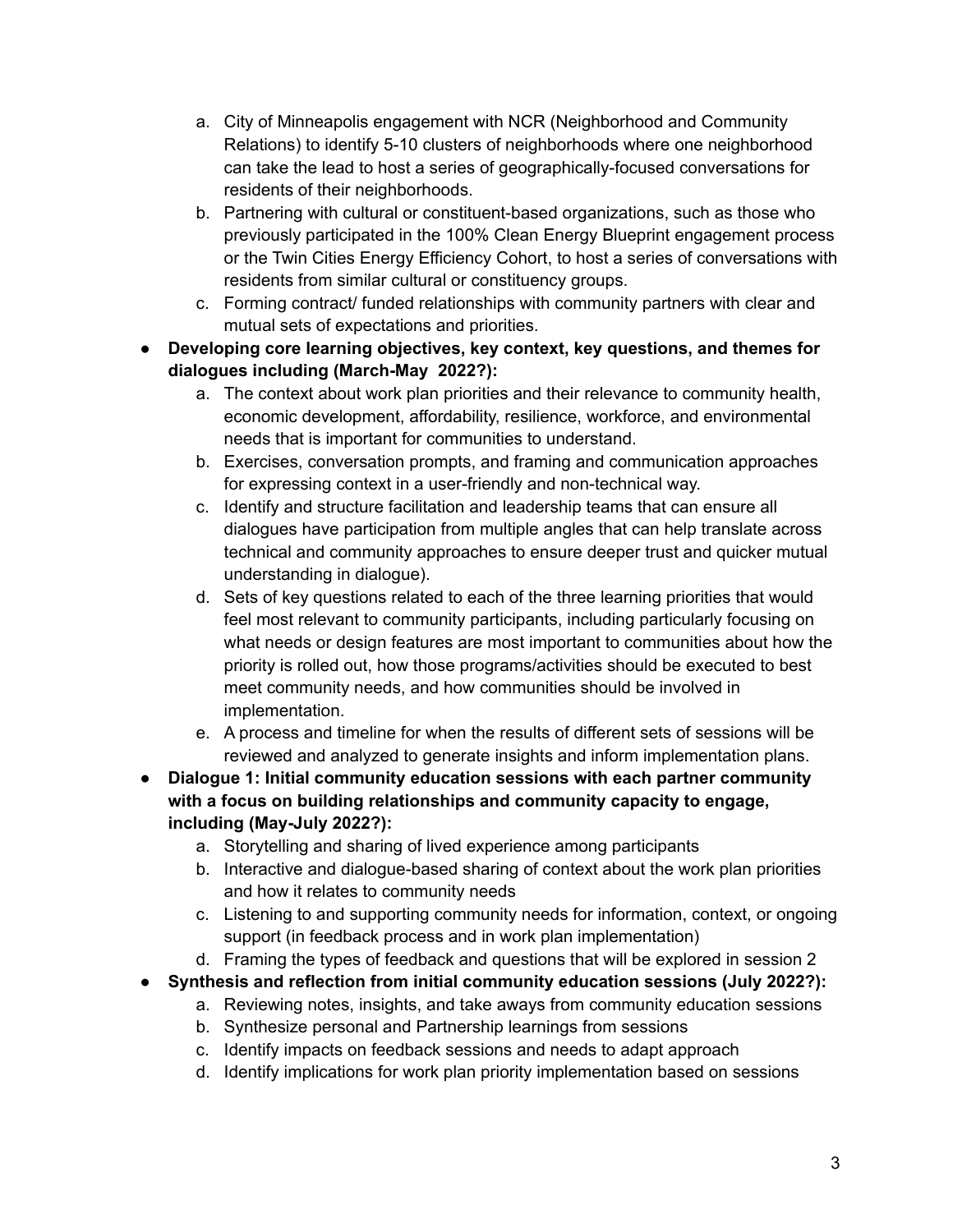- **● Dialogue 2: Community feedback/ listening sessions with each partner community with a focus on gathering feedback and insight from community partners (August-September 2022?):**
	- a. Clear and user-friendly framing of the key issues, potential focuses, and implications of work within the work plan priorities
	- b. Open dialogue among community members around challenges and opportunities
	- c. Direct feedback with community members on key questions identified
	- d. Framing how feedback will be used to develop proposed work plan implementation.
- **● Synthesis and reflection from community feedback sessions and draft action plan development (September-November 2022?):**
	- a. Reviewing notes, insights, and take aways from community education sessions
	- b. Synthesize personal and Partnership learnings from sessions
	- c. Identify implications for work plan priority implementation based on sessions
	- d. Developing and fleshing out proposed work plan activities.
	- e. Identify how reporting/accountability sessions need to be adjusted based on feedback
- **● Dialogue 3: Report-back and dialogue on action plans with each community with a focus on demonstrating accountability to community feedback, checking fit of proposed plan with community needs and goals, and engaging communities in implementation (December 2022-Feb 2023?):**
	- a. Clear reporting on how work priorities discussed in feedback sessions were shaped or tailored based on feedback and how partners hope they will be a good fit for community needs.
	- b. Open dialogue and community feedback on where conclusions are exciting and feel like a strong reflection of community needs and where they missed the mark.
	- c. Dialogue around how community-based organizations and community members want to be involved in implementing or participating in work plan priorities.
- **● Process Evaluation and Informing ongoing work plan action and further workplan development:**
	- a. Evaluate successes and challenges of process
	- b. Identify real resource needs for sustaining engagement and new capacities/abilities created through it.
	- c. Identify and discuss with EVAC process for steering work plan implementation based on insights of plan
	- d. Identify and discuss with EVAC process for next work plan development

## **Roles of Parties:**

We believe clear definition of roles and relationships is key to making meaningful engagement work. Here's how we see roles breaking out:

● **EVAC:** informs, inspires, and supports community engagement strategy and approach. Involved in helping envision and shape the general details of the plan and supporting the